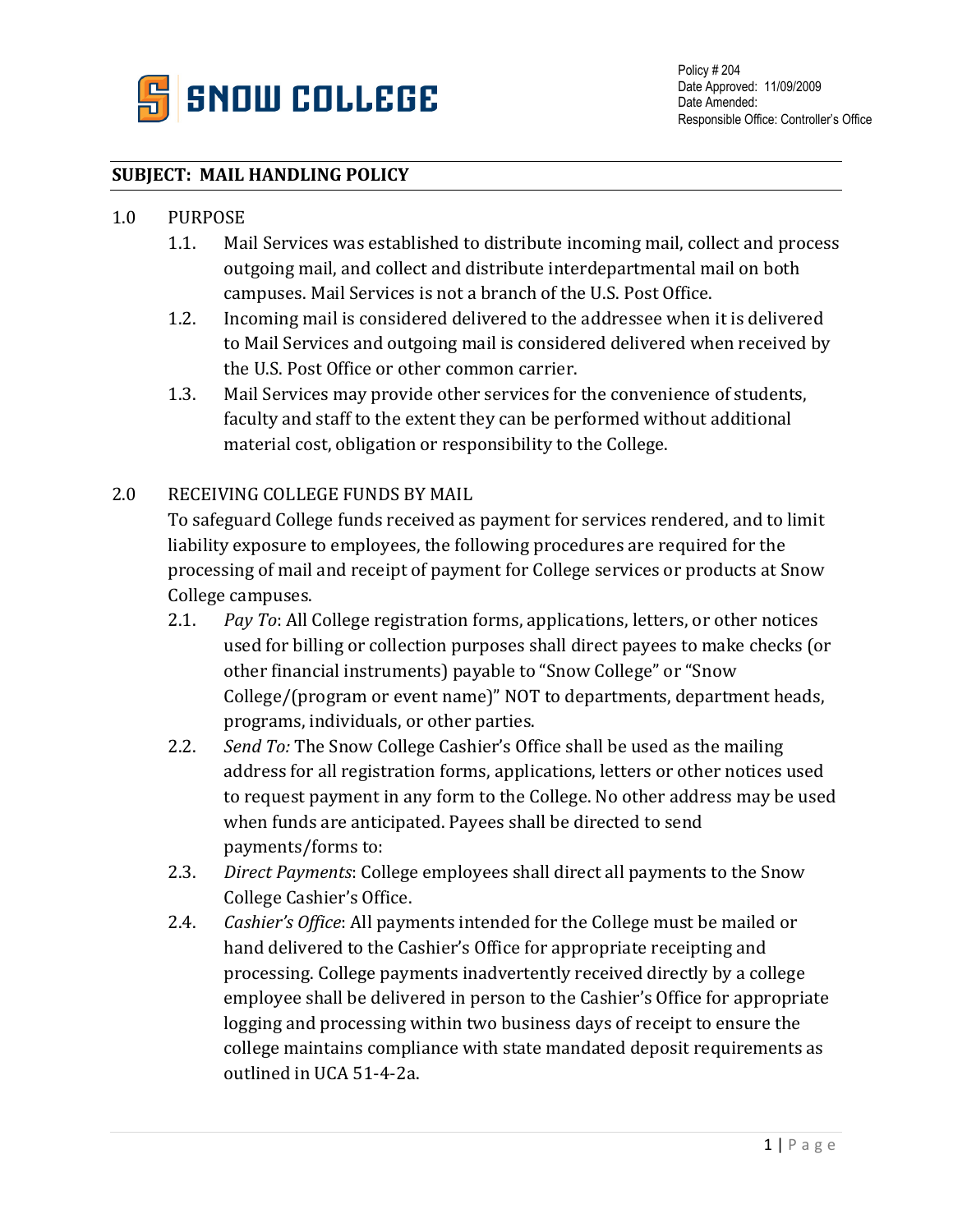

- 2.5. *Identify Depository Account*: To enhance accuracy when cashiers record payments, all forms, registration materials, applications, or other such documents should include the Banner index/account number into which funds should be deposited.
- 2.6. *Credit/Debit Card Info*: Due to the liabilities associated with confidential credit/debit card information, credit/debit payments may only be accepted at the Cashier's Office or through an approved credit card processing device. Mailed or faxed forms allowing payees to remit payment by writing credit/debit card information on the form shall ensure the confidential information may be detached and shredded once the payment is processed. In no case should credit/debit card numbers, expiration dates, or other identifying information be stored by employees of the College by any means electronic or otherwise.
- 2.7. *Electronic Transfers:* Where possible and practical payments to Snow College should be directed to electronic means such as, web-based online payments, credit cards, direct deposit, etc.

# 3.0 MAIL HANDLING PROCEDURES

- 3.1. Business Mail Processing: All mail addressed to "Snow College Cashier's Office" or generically to "Snow College" without naming an individual person, department, or program shall be opened by two officers of the Cashier's Office ensuring cash and other funds are appropriately verified, recorded and deposited.
- 3.2. Each piece of business mail is opened, date stamped, and the contents are reviewed to receive and record payments due the College and any of its entities.
- 3.3. All payments are restrictively endorsed "For Deposit Only…" and recorded in a receipt log maintained by the cashiers.
- 3.4. A copy of the payment document is included with the envelope contents and forwarded to the appropriate receiving department.
- 3.5. Payments are credited to the Banner index/account number identified on the form. If no account information is available, funds are deposited into a holding account and a request is sent to the receiving department for appropriate coding information.
- 3.6. All mail processed by the Cashier's Office will be delivered to its terminal destination following completion of the process prescribed in this section.